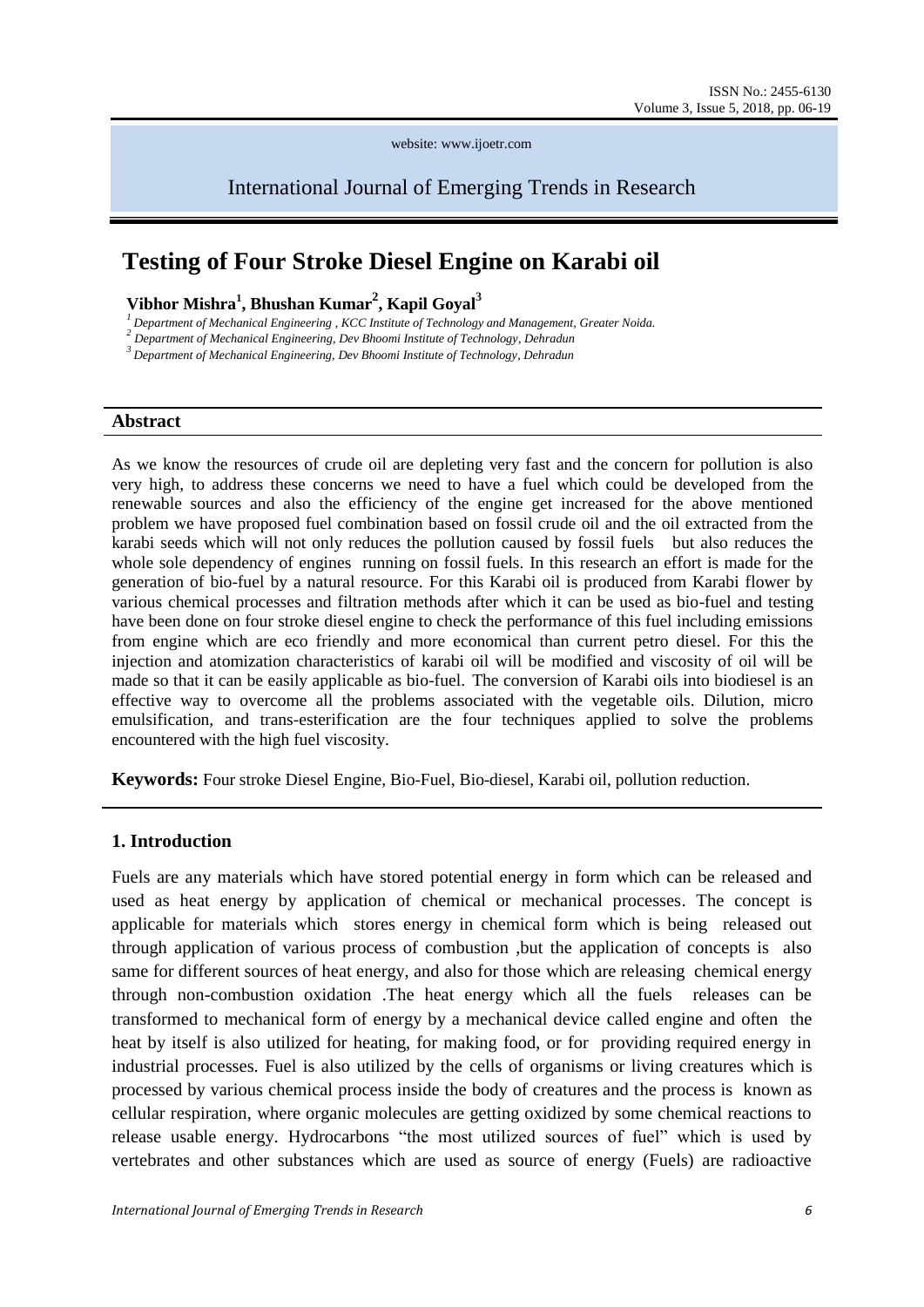metals. Fuels often are also varies as its methods of storing potential energy are different, such as those which are directly releasing [electrical energy](http://en.wikipedia.org/wiki/Electrical_energy) or [mechanical energy.](http://en.wikipedia.org/wiki/Mechanical_energy)

#### **2. Literature Review**

**Hossain and Boyace (2009) :** This Paper researchers used waste sunflower oil for testing and described the benefits of utilizing sunflower oil as environmental recycling process and renewable energy and give Comparison of the basic required conditions of alkaline-catalyzed trans-esterification process for biodiesel production from purest form of sunflower oil and residual sunflower oil also which is used for cooking for the sake to get extreme quality biodiesel that will be capable of fulfilling all the specification and methods which are set as standards like(ASTM D 6751 & EN 14214).The most about 99.5% bio-fuel yield was analyzed under desired conditions of approximately 1:6 volumetric ratio of oil-to-methanol, 1% potassium hydroxide catalyst at near about 35-40ºC reaction temperature and 320-350 rpm stirring speed. From results it is seen that the biodiesel produced from purest form of sunflower oil and waste cooking sunflower oil had no considerable differences. The researchers analyzed that the bio-fuel which was obtained by following all standard specifications from sunflower oil.

**Hossain et al. (2010) :** Again these researchers found some new area of investigation and their research was been done on biodiesel which is basically derived from microalgae i.e. cell factories which are driven by sunlight for the conversion of  $\cos$  to bio-fuels as methane is extracted by a process of anaerobic digestion of algae biomass and photo-biologically produced bio-hydrogen. The most important factor using micro-algae was that it doubles its mass within 24 hours so that production rate can be high enough and contains 80% oil by weight of dry bio-mass so the productivity desired for producing bio-diesel can be achieved. Researches has showed that fuel from micro-algae will be carbon neutral and the total biomass of micro-algae contains approximately half carbon by dry weight which all are extracted from carbon di oxide and all the power which is required for production and processing of algae will also come from bio-diesel by itself and from methane which is produced by anaerobic digestion of biomass. As show in researches fuel generated from micro-algae have all potential to completely displace the petrodiesel but still now economics for producing bio-fuel from microalgae needs some more improvement in processes to make it more effective and this can only be possible by utilizing the concept of bio-refinery and photo bioreactor which gives controlled structure that can lead to the high production rate of algae to attain good annual yield of oil. Renewable, carbon neutral, transport fuels are importantly necessary for eco-system and economical sustainability.

### **3. Proposed Approach:**

This bio fuels research has focused entirely on the manufacturing of bio-fuel from karabi oil to use as a dominant alternative fuel for the use in diesel engines. The present research on karabi oil was taken to analyze the effect on the environment. In order to study the biodiesel effects of the 4-stroke engines, the present work would be production of bio-fuel from karabi oil and to analyze the computational observations of performance characteristics, engine emissions, effect on atmosphere and to determine the values of karabil oil and diesel such as densities, kinematic viscosity of fuel, its property of ignition and stability with oxygen(oxidation stability) by graphs between temperature readings at various different positions for the different inputs and by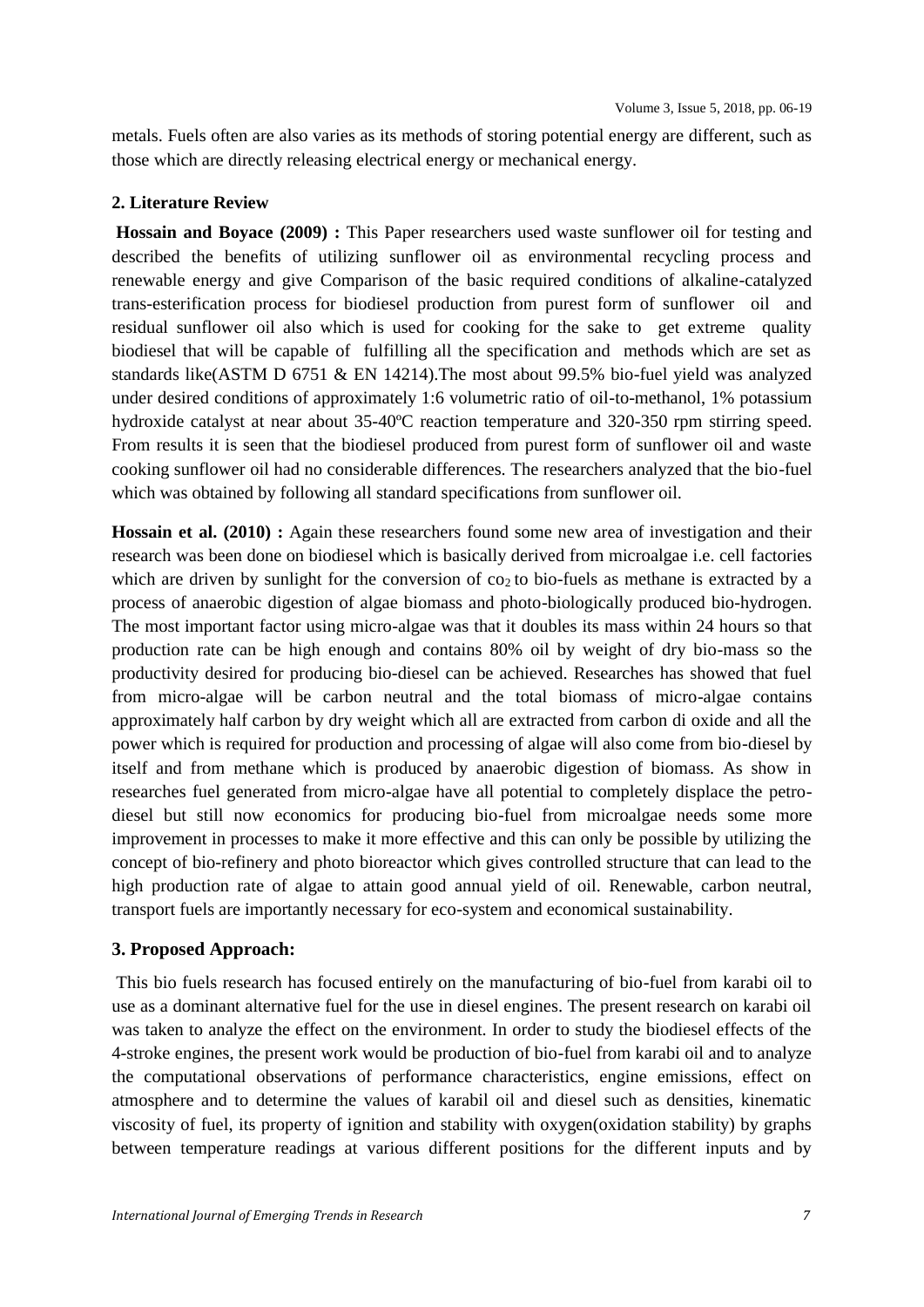comparing standard data with data recorded in lab. The effect of ethanol for the studies of 4 stroke engine is compared for the different fuel.

**Objective:** To obtain a desired bio-fuel compositions that can be serve a good substitute of fuel to utilize in diesel engines without affecting the characteristics and performance on working of diesel engine.

## **4. Bio-Diesel**

Bio fuels are energy carriers that have energy stored in it which is derivative of biomass, which is basically made from eighter plants, animals' wastes and micro-organisms and organic wastes. Bio fuels may be in the form of solids, liquid and gases including all types of bio source of energy and derived forms used for energy production. They are a possible replacement of fossil fuels. On comparing with the latter product, there are some benefits to use bio fuels. Advantages and benefits of bio fuels, however, depend on the category of the particular bio fuel, type of feedstock used and technology used for the production of it. The two most dominant replacements of petro and diesel fuels used for transportation are ethanol and biodiesel, respectively. Transport is one of the largest energy consuming sectors. It is considered that biodiesel can be successfully used as a replacement of petroleum diesel and ethanol can serve to be is used as a replacement of gasoline. Bio fuels for transportation are basically driven by policies which are defined by government; the production of ethanol for transportation purpose was tripled between the years 2000 to 2007 from 17 billion to more than 52billion liters, while biodiesel expanded eleven-fold from less than 1 billion to almost 11 billion liters. These fuels together provided 1.8% of the world's transport fuel by energy value. There is a large variety of bio fuels available which can be used potentially as substitute of petro-diesel, but the most dominant which are considered as good bio fuels globally are biodiesel and bio ethanol. Bio-ethanol is manufactured from a number of crops including sugarcane, corn, wheat grain and sugar beet. Biodiesel is a fuel that is manufactured directly from vegetable oils, edible and nonedible, waste vegetable oils, and animal's fat.

## **5. Process of extraction**

Bio-diesel is basically obtained from Karabi oil by chemically altering their properties by the process known as "Trans-esterification". In this oil is heated to a temperature of about 55  $^{\circ}C$ , while stirring there is some addition of titrated mixture of Methanol and potassium dioxide added to it after that the mixture is allowed to cool at room temperature then fuel is separated with fatty acids at the down bottom.

## **5.1 Collection of Seeds**

Fruits of Karabi tree (Nerium oleander Linn.) were collected from different *[plant nursery.](https://www.google.co.in/search?q=plant+nursery&biw=1366&bih=665&tbm=isch&tbo=u&source=univ&sa=X&ei=GmQ1U8f1BsmNrQeyt4HoBw&sqi=2&ved=0CDMQsAQ)* Seeds of this plant were hard shell like structure and these shells are dried to remove outer shell from fully matured seeds for the sake to make it apart from its inside brown colored core containing four units of inner seeds and then these seeds were pressed by using screw press and oil (58.5%) was extracted from flower seed and further filtered by filter paper.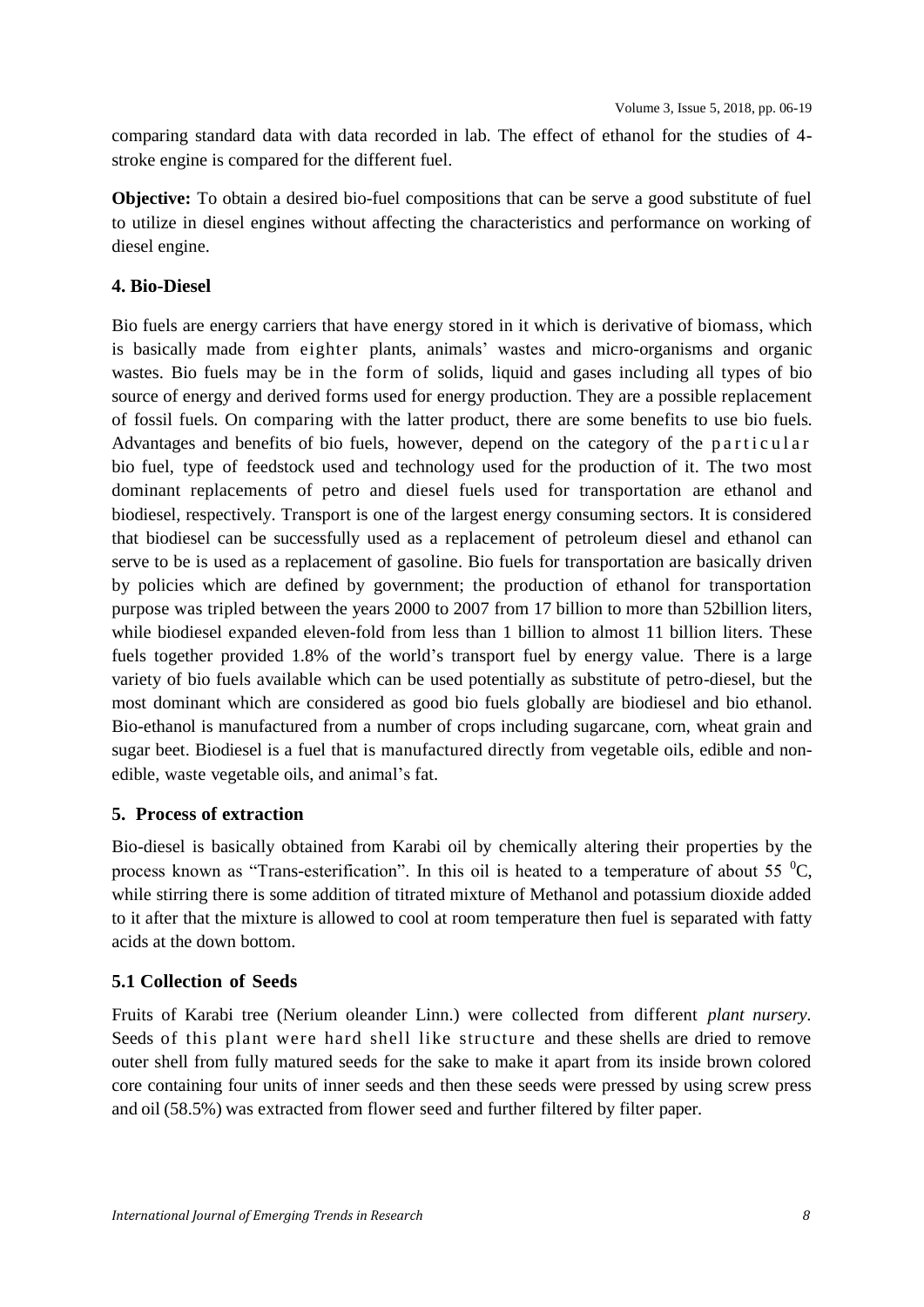Volume 3, Issue 5, 2018, pp. 06-19



**Figure 1. Karabi Seed Figure 2. Karabi Seed**



**Figure 3. Bio-diesel produced in the Lab.**

## **5.2 Pressing of Karabi seed**

After waiting for 24 hours for the sake to minimize its moisture content and drying the seeds, 2 kilogram of karabi seeds were pressed which produced 500 ml of karabi oil and pressed oil then filtered by using filter paper for approximately one day and then 100 ml of the filtered oil was used for the determining the percentage of free fatty acid present in oil.



**Figure 4. Karabi oil presses in lab**

## **5.3 Determining percentage of free fatty acid in Karabi oil**

20 grams of the purified Karabi oil was poured in a 250 ml Erlenmeyer flask and then 100 ml of ethanol and diethyl ether were added on it, and then oil was mixed completely with solvent mixture. Then a solution of about 10-15 ml of ethanolic potassium hydroxide with 3-4 drops of phenolphthalein (1% in ethanol) was imparted to the solution in the Erlenmeyer flask mixture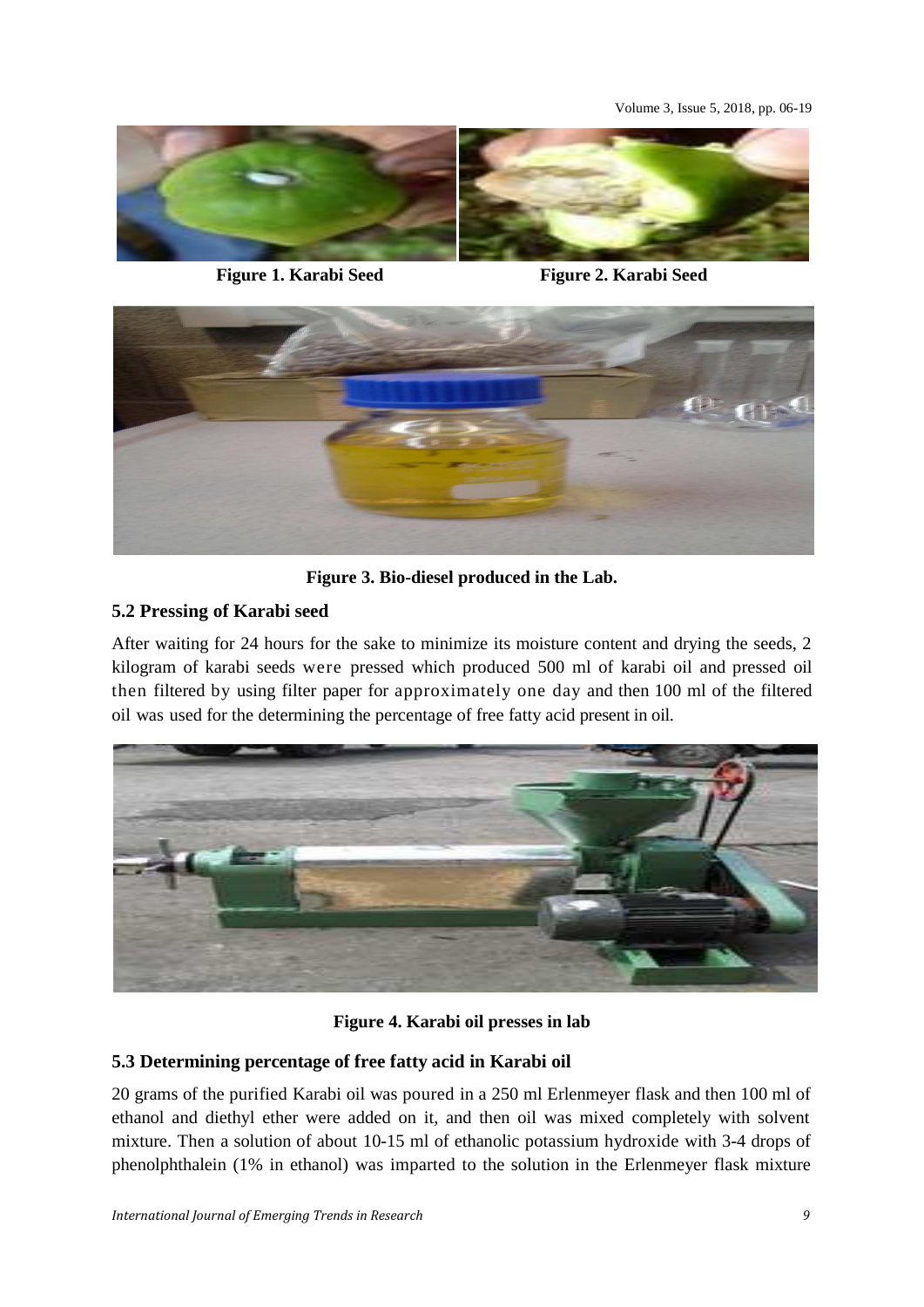(mixture titration) and wait for the change in color of mixture, when the color of the mixture changed, the mixture was left for few second to be satisfaction of the new color.



**Figure 5. The Filtration of 50 ml of Karabi oil in lab**

A formula to determine the free fatty acid concentration in Karabi oil:

## **% free fatty acid = a \* avg. mol. wght. / 10 \* E**

Where,

**a** - volume [ml] of KOH \* 0.1 [mol / ml] **E** - Initial weight in grams

**avg. mol. wght**. -314 g / mol

## **5.4 Trans-esterification**

KOH dissolved in methanol was allowed slowly to put drops wise in Karabi oil which is heated at 30 $\mathrm{^{0}C}$  and kept in stir and now oil was left for the next one day.

## **5.5 Thin layer chromatography**

This is used to check the impurities present in sample and how many different compounds are used to make a sample. In this a very small quantity of the sample is placed on the special TLC plate and then it is kept in a container containing solvent mixture where solvent runs over the plate and separates the different molecules based on their polarity and size differences. The two phases of thin layer chromatography which are used for different type of samples are a stationary phase for solid of liquid supported by a solid and a liquid or a gas mobile phase.



**Figure 6. Thin layer chromatography devices in the Lab.**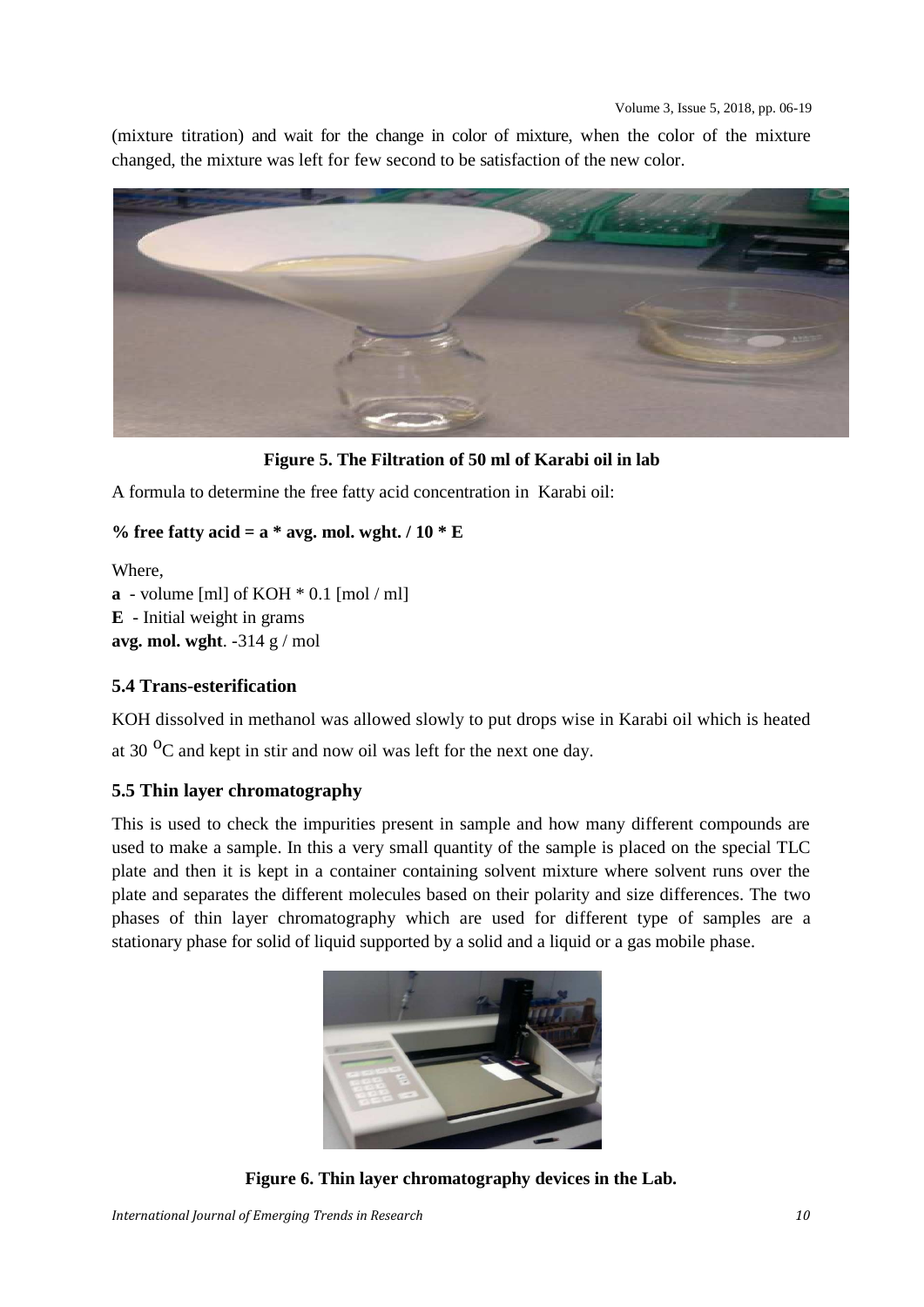The mobile phase flows always through stationary phase which carries the mixture components with it and different phase components moves at different rates, in this case the stationary phase is silica gel which is coated on a thin piece of dense and rigid plastic and the mobile phase is a mixture of solvents hexane and ethyl acetate in a specific ratio  $(v/v)$ .

#### **6. Result and Discussion**

**Table 1. Experimental results of Oxidation stability for Karabi oil, and diesel fuel.**

| <b>Fuel type</b> | <b>Oxidation stability (hours)</b> |
|------------------|------------------------------------|
| Karabi oil       | 3.03                               |
| Diesel           | 16.38                              |



**Figure 7. show the oxidation stability of Karabi oil. The red line shows the point at where the conductivity curve bends which is defined as the oxidation stability.**

It could be noticed from table 1 that the oxidation stability for Karabi oil is 3.03 hours.

### **6.1 Engine used**

4 cylinder 4 stroke diesel engine model EduTek-224H, it is a three cylinder swirl chamber engine with a total displacement of 1.1 liter. The engine is used for driving a generator for the production of electricity; waste heat of the engine is used for heating (co-generation unit).Electric and thermal power of co-generation unit respectively is 5 and 12 KW, respectively.



**Figure 8. 4 cylinder 4 stroke diesel engine**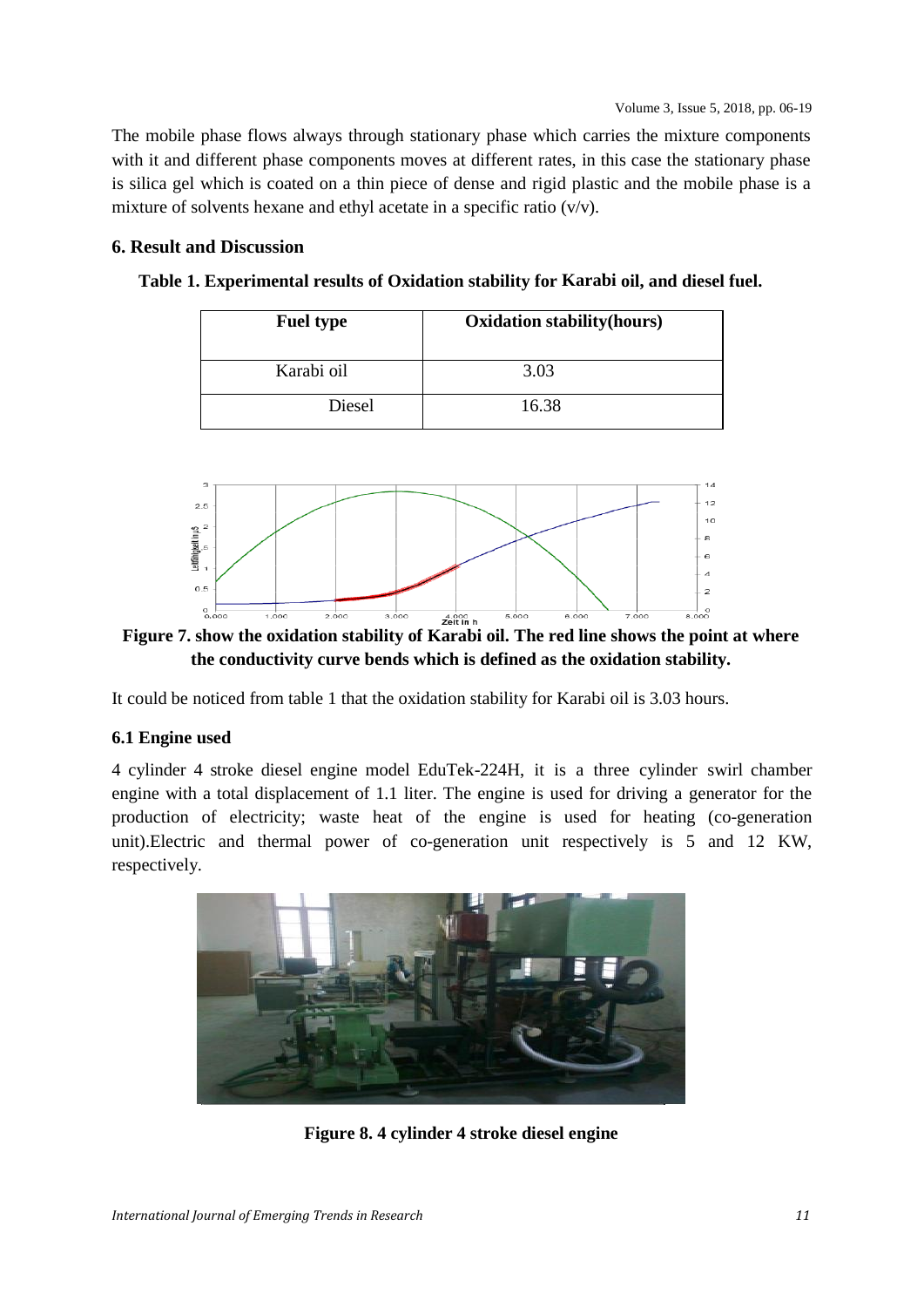|                | Table 2. Engine specifications |                          |
|----------------|--------------------------------|--------------------------|
| Sr. No         | Particulars                    | Specification            |
| 1              | Model                          | 224H                     |
| $\overline{2}$ | Make                           | Kirloskar EduTek         |
| 3              | Power(kW)                      | 27.6KW                   |
| 4              | Speed(rpm)                     | 5000RPM                  |
| 5              | <b>Cylinder Bore</b>           | 88.9                     |
| 6              | <b>Stroke Length</b>           | 101.6                    |
| 7              | <b>Connecting Rod</b>          | 177.8                    |
| 8              | <b>Cubic Capacity</b>          | 2523 cc                  |
| 9              | Compression                    | 18:01:01                 |
| 10             | No of Strokes                  | $\overline{\mathcal{A}}$ |
| 11             | No of Cylinder                 | 4                        |
| 12             | Cooling                        | <b>Water Cooled</b>      |
| 13             | Fuel                           | Diesel                   |

**Table 2. Engine specifications**



**Figure 9. Smoke / soot samples in lab**



**Figure 10. Resulted hydrocarbon emissions for Karabi oil and Diesel**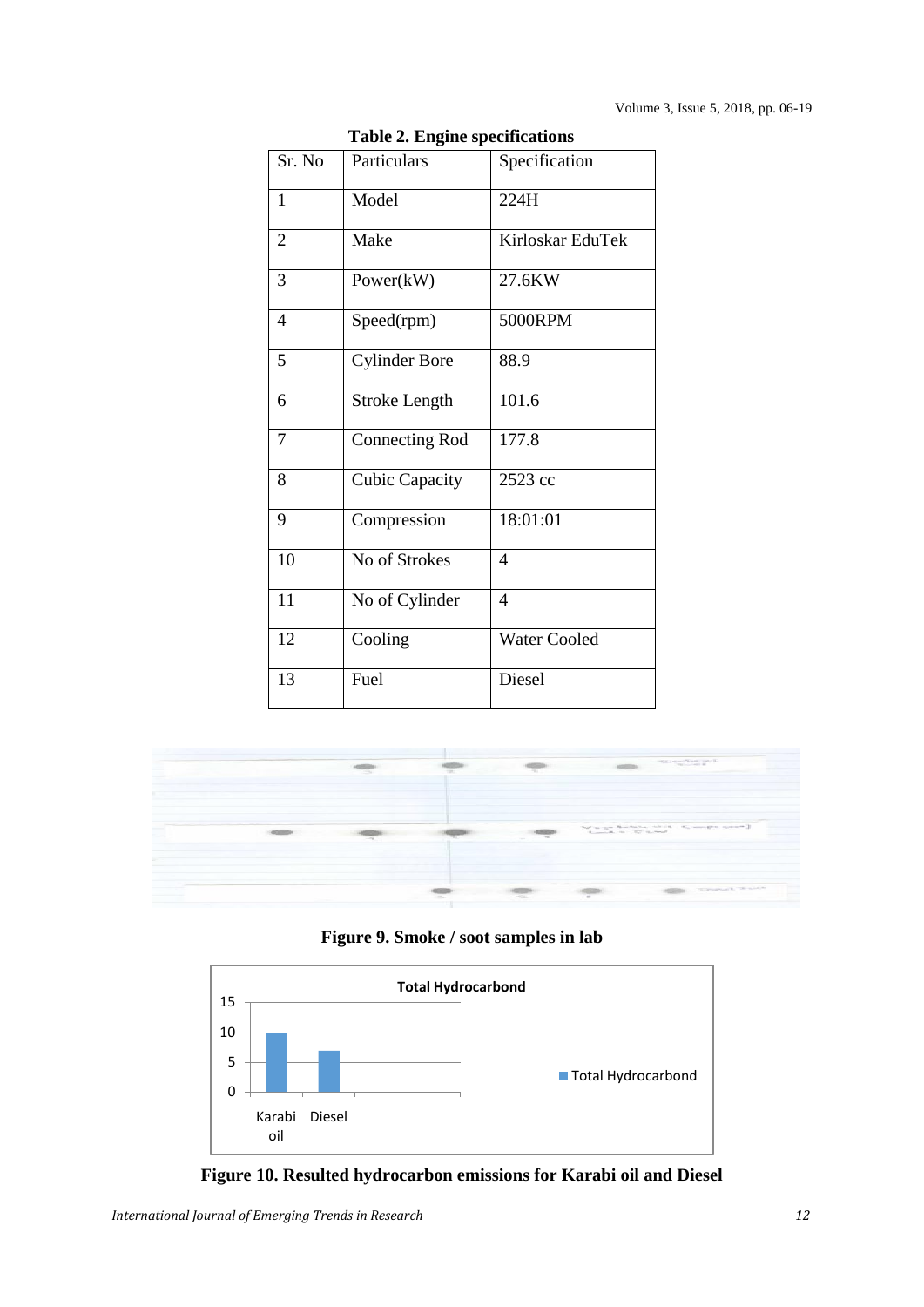|                                                |       |             | <b>Limiting Value</b> |  |  |
|------------------------------------------------|-------|-------------|-----------------------|--|--|
| <b>Properties</b>                              | Unit  | Min.        | Max.                  |  |  |
|                                                |       |             |                       |  |  |
| Density $(15^{\circ}C)$                        | kg/m3 | 900         | 930                   |  |  |
| <b>Kinematic</b><br>Viscosity $(40^{\circ})$   | mm2/S |             | 38                    |  |  |
| <b>Calorific Value</b>                         | kJ/kg | 35000       |                       |  |  |
| <b>Oxidation Stability</b><br>$(110^{\circ}C)$ | H     | 5           |                       |  |  |
|                                                |       |             |                       |  |  |
|                                                |       |             | <b>Limiting Value</b> |  |  |
| <b>Properties</b>                              | Unit  |             | Max.                  |  |  |
| Density $(15^{\circ}C)$                        | kg/m3 | Min.<br>900 | 930                   |  |  |
| <b>Kinematic</b><br>Viscosity $(40^{\circ})$   | mm2/S |             | 38                    |  |  |
| <b>Calorific Value</b>                         | kJ/kg | 35000       |                       |  |  |

**Table 3. Characteristic properties for karabi 0il according to oil standards (DIN 51 605)**

**Table 4. Characteristic properties for karabi 0il according to experiments done in the Lab**

| <b>Properties</b>                                     | Unit  | <b>Value</b> |
|-------------------------------------------------------|-------|--------------|
|                                                       |       |              |
|                                                       |       |              |
| Density (15°C) Hydrometer                             | kg/m3 | 921          |
|                                                       |       |              |
|                                                       |       |              |
|                                                       |       |              |
|                                                       |       |              |
|                                                       |       |              |
|                                                       |       |              |
| <b>Pycno meter</b>                                    |       | 922          |
|                                                       |       |              |
|                                                       |       |              |
| <b>Kinematic Viscosity (40<math>^{\circ}</math>C)</b> | mm2/s | 36.22        |
|                                                       |       |              |
|                                                       |       |              |
| Lower heating value                                   | kJ/kg | 36922        |
|                                                       |       |              |
|                                                       |       |              |
| <b>Oxidation Stability (113°C)</b>                    | H     | 3.03         |
|                                                       |       |              |
|                                                       |       |              |
|                                                       |       |              |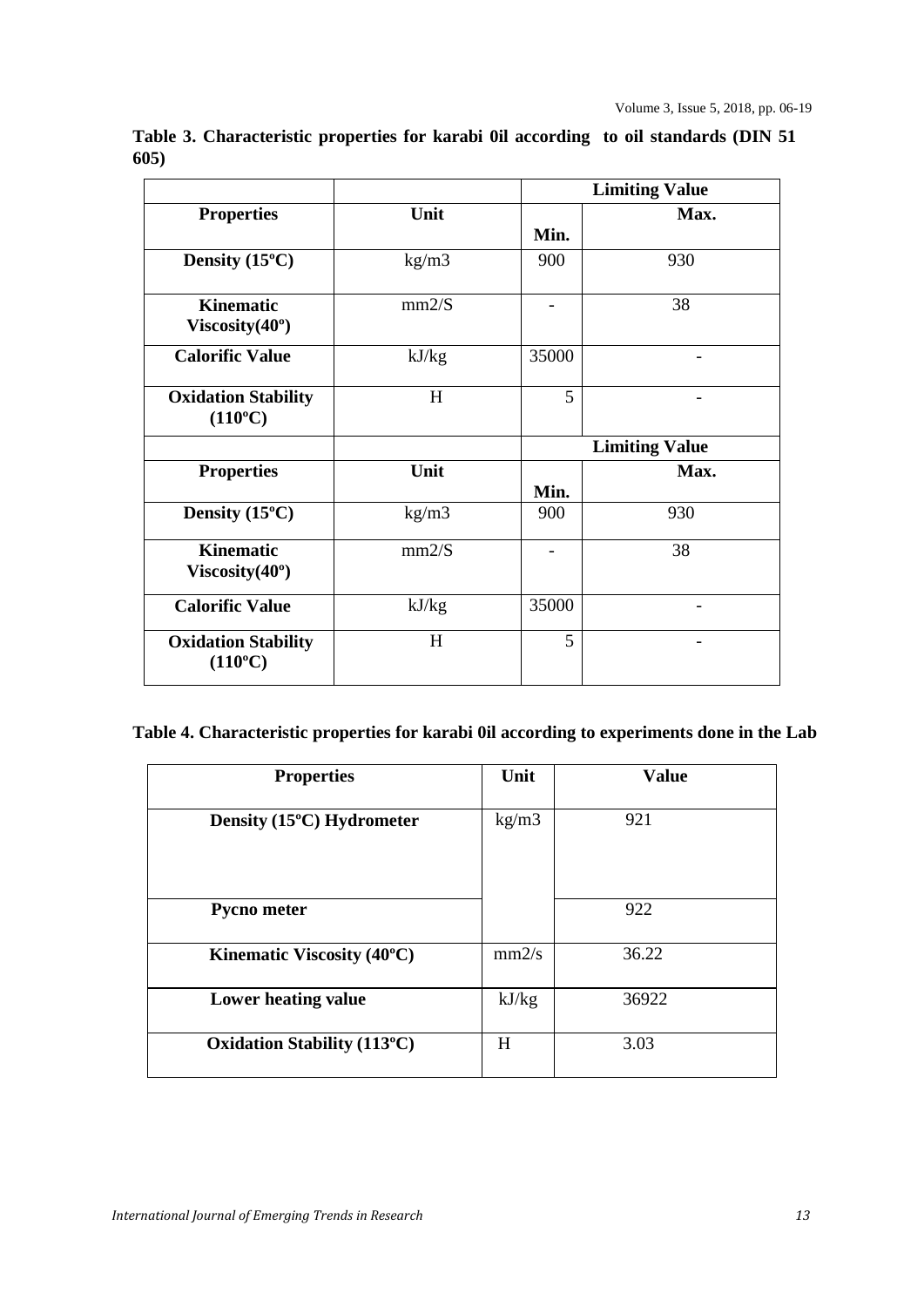|      | Table 5. Characteristic properties for Diesel according to experiments done in the |  |  |  |  |  |
|------|------------------------------------------------------------------------------------|--|--|--|--|--|
| Lab. |                                                                                    |  |  |  |  |  |

| <b>Properties</b>           | Unit               | <b>Value</b> |  |
|-----------------------------|--------------------|--------------|--|
| <b>Density</b>              |                    |              |  |
| Viscosity at $40^{\circ}$ C | mm <sup>2</sup> /s | 3.095        |  |
| <b>Lower Heating</b>        | kJ/kg              | 46221        |  |
| <b>Oxidation stability</b>  |                    |              |  |
|                             |                    |              |  |

## **Table 6. Three different readings for the total hydrocarbons in three different times and three different readings for ash number for every fuel.**

| <b>Fuel type</b> | <b>Total</b><br>hydrocarbons(ppm)@differen<br>t times |     |    | Ash number |     |     |  |
|------------------|-------------------------------------------------------|-----|----|------------|-----|-----|--|
|                  |                                                       |     |    | (samples)  |     |     |  |
| Karabi oil       | 10                                                    | 9   | 10 | 6.7        | 6.8 | 6.9 |  |
| <b>Diesel</b>    | ⇁                                                     | 6.5 | 6  |            | 5.3 | 6.5 |  |



**Figure 11. Resulted So2, No, No2, Nox, Co, O2, Co<sup>2</sup> emissions for Karabi oil**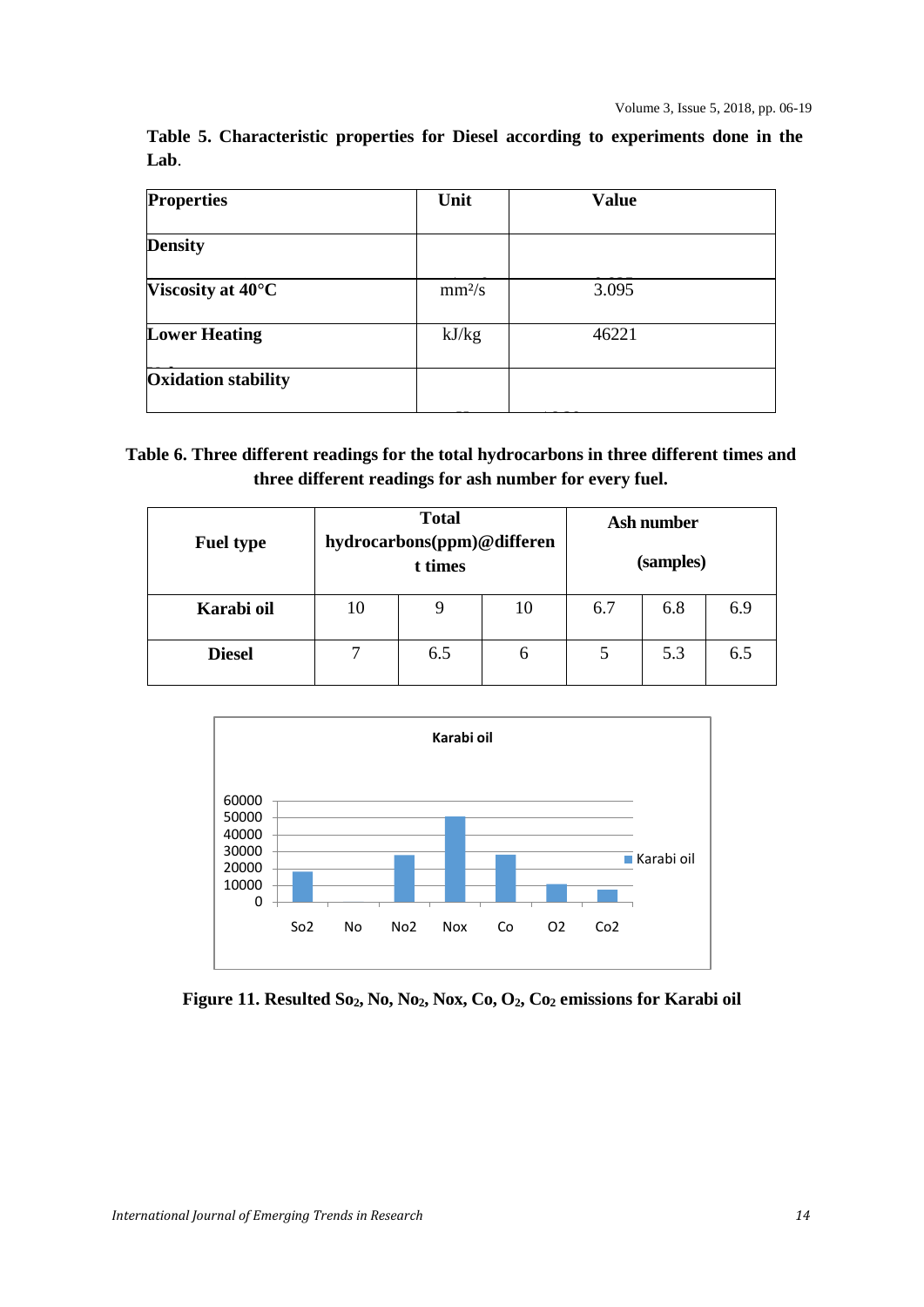



**Figure 12. Resulted So2, No, No2, Nox, Co, O2, Co<sup>2</sup> emissions for Diesel**

### **6.1 Bio-Diesel Effects on Performance of Engine**

The engine performance has been evaluated on the basis of desired perimeters which have been discussed above for comparing the test fuels. As we can see in figure 4.4 In case of B20 and B100 it is senn that BSFC of the engine increases. This result was expected due to more density and less heating value of bio-diesel than diesel.



**Figure 13. Effect of biodiesel on BSFC**



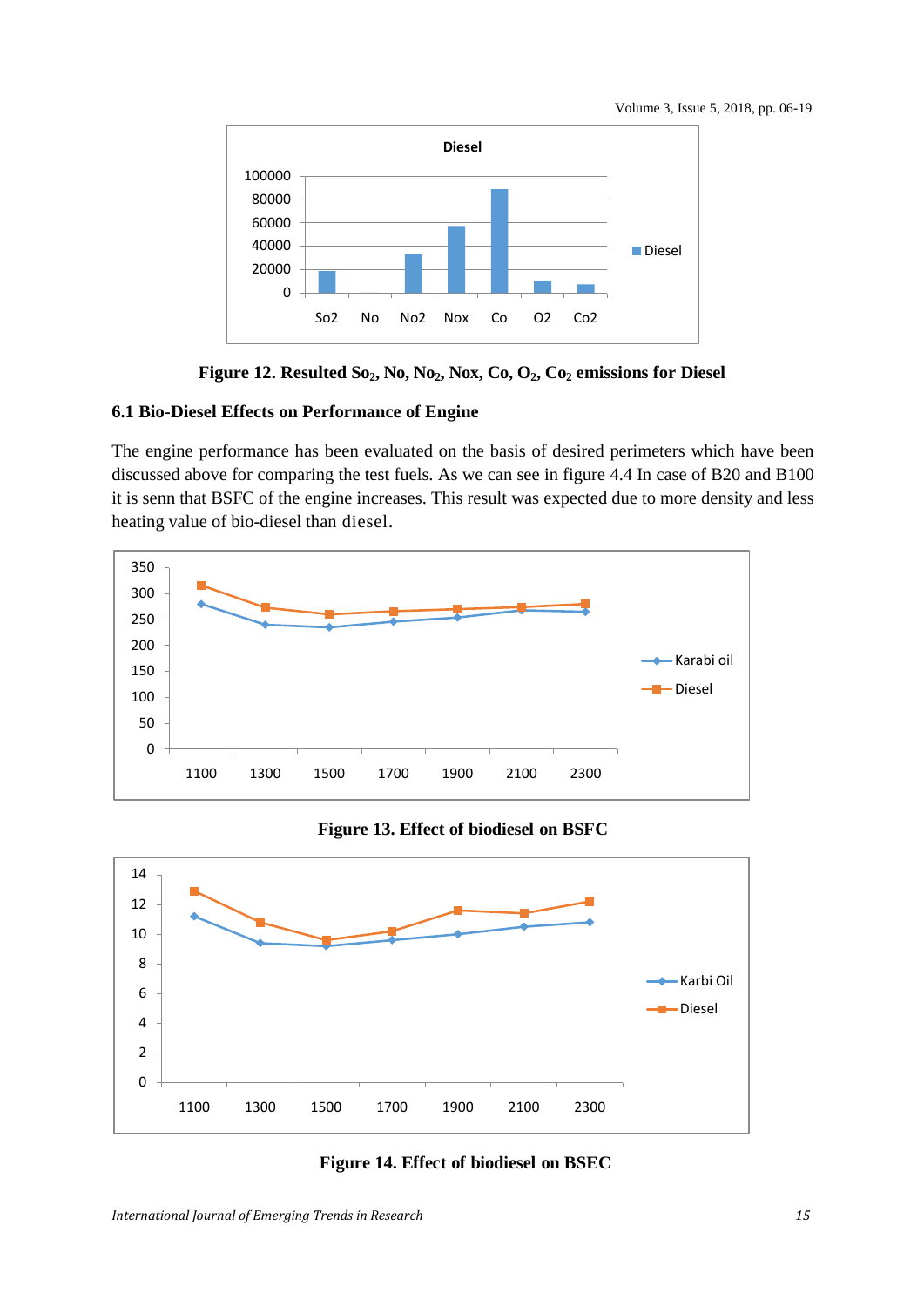

 **Figure 15. Cylinder pressure versus crank angle graphical representation at 1400 r/min.**



**Figure 16. Effect on rate of pressure rise for varying speed with biodiesel**



**Figure 17. Effect on the premixed combustion zone for variable speed with bio-diesel**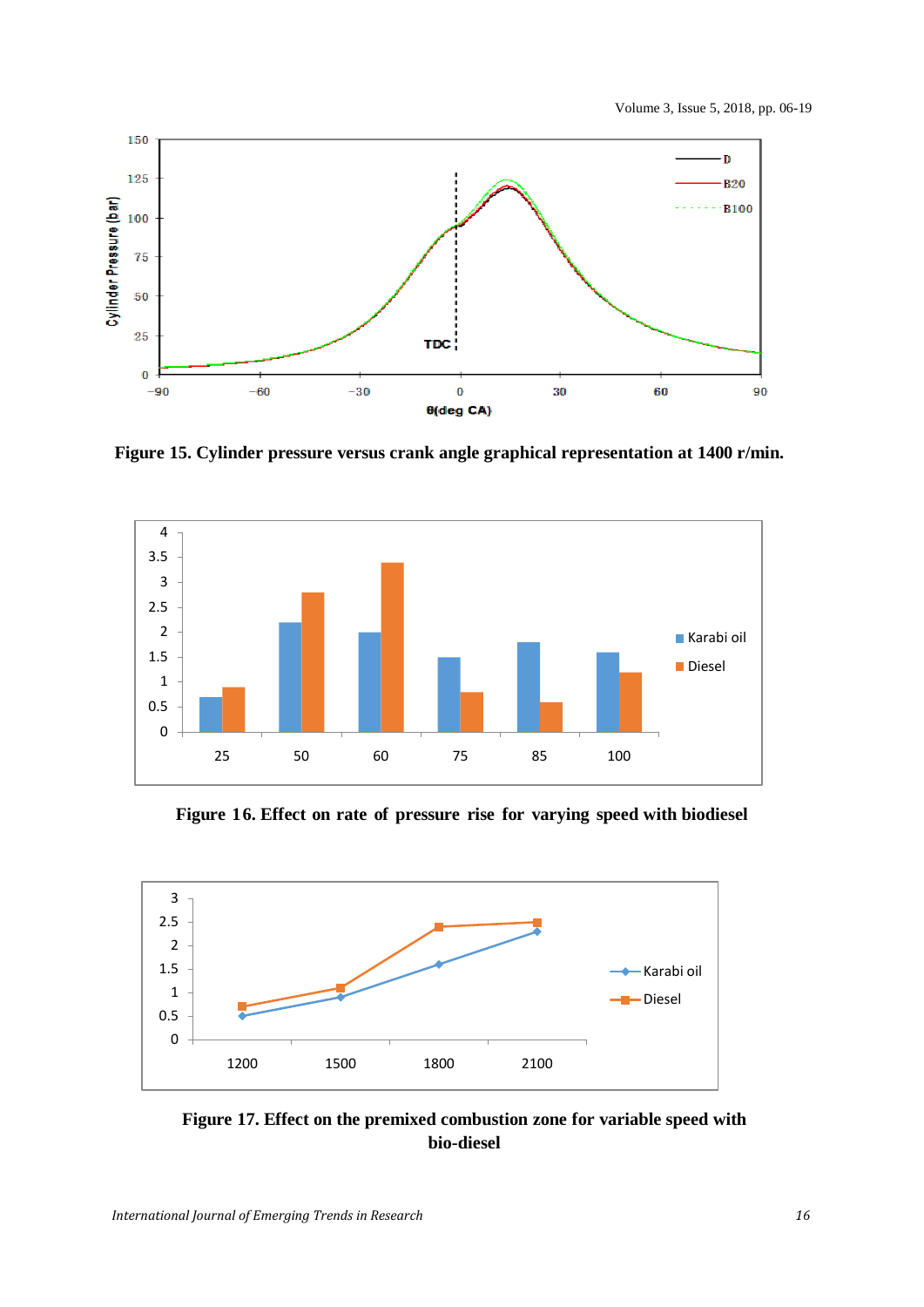#### **7. Results**

It is cleared when comparing the results for emission testing of petro diesel and karabi fuels. For SO2, it is free from sulfur hence produces less sulfate emissions, but according to the experimental values of SO2 emissions which are given in table 6.4, it is clear that the SO2 emission of it is somehow less than petro diesel, actually diesel has the approximately equal value of SO2 when compared to Karabi fuel in figure 4.2. This can be little bit different result because the SO2 channel of the gas analyzer was not calibrated with it due to the lack of reference gas for SO2. Moreover, the diesel which was used for experimental purpose was a lowsulfur diesel, which proves that the results that were got can be different. For the NOx, which is combination of NO and NO2 emissions, diesel has higher nitrogen oxide NOx emissions than Karabi oil. Because of higher cetane rating and oxygen content in fuel, nitrogen present in atmosphere is oxidizes quickly. From experimental data of NOx emissions it is cleared that karabi oil has lower emission o nitrogen oxide than diesel. For CO emissions, CO emissions are reduced in the exhaust when using karabi oil used as fuel, because biodiesel contains more oxygen than diesel fuel and these results in complete combustion. It also has lower CO emissions than diesel, and this means that the combustion for it was appropriate, and hence produced less CO emissions than diesel fuel. For the CO2, it provides a means of recycling carbon dioxide, so there is no net increase in global warming. As with any complete combustion,  $CO<sub>2</sub>$  and  $H<sub>2</sub>O$  are the end products, but these will be taken up by the plant to ultimately lead to production of new biodiesel. According to the experimental results, it is cleared that bio-fuel and diesel have very close values of CO2 emissions, but the bio-fuel is slightly higher, maybe this is because bio-fuel has to burn more hydrocarbons, to give the equal amount of energy that the diesel fuel does, because it has lower heating value than diesel, and because of that more CO2 is produced. For O2, the experimental results for diesel and biodiesel are close to each, biodiesel has slightly higher value, and this is because of the oxygenated nature of biodiesel. Hydrocarbon emissions are lower in case of bio-fuel than diesel. This is because of the oxygenated nature of bio-fuel resulting in reduction of hydrocarbon emissions in the exhaust, and use of biodiesel results in a substantial reduction of un-burned hydrocarbons, and according to the experimental results, that the hydrocarbon emissions of biodiesel is less than those for hydrocarbons by almost 30% which means the hydrocarbons emissions are reduced when using bio-fuel compared to diesel fuel.

#### **8. Conclusion**

In a world where petroleum reserves are becoming limited and will eventually run out and the critical issue of oil peak and the environmental concerns, all are getting involved in deeper research into the area of searching alternatives to fossil fuels which are bio fuels such as biodiesel and bio ethanol. As from the results it is clear that use of bio-fuels produced from various natural resources can be a efficient replacement of current fossil fuels due it their easy of availability and bio-degradable nature so that it is also less harmful for our environment than fossil fuels. Biodiesel is a good replacement for diesel fuels in diesel engines. It burns like petrodiesel but somehow gives low power and it is environment friendly. So it can be necessarily implemented the utilization of bio-diesel over current petroleum and gasoline because of all the merit which brings it forth to the table for use it as commercial purpose. In comparison to petroleum and gasoline, biodiesel beats diesel in all categories like emission of toxic substance and possesses no threat to the environment. The overall excretion and utilization of biodiesel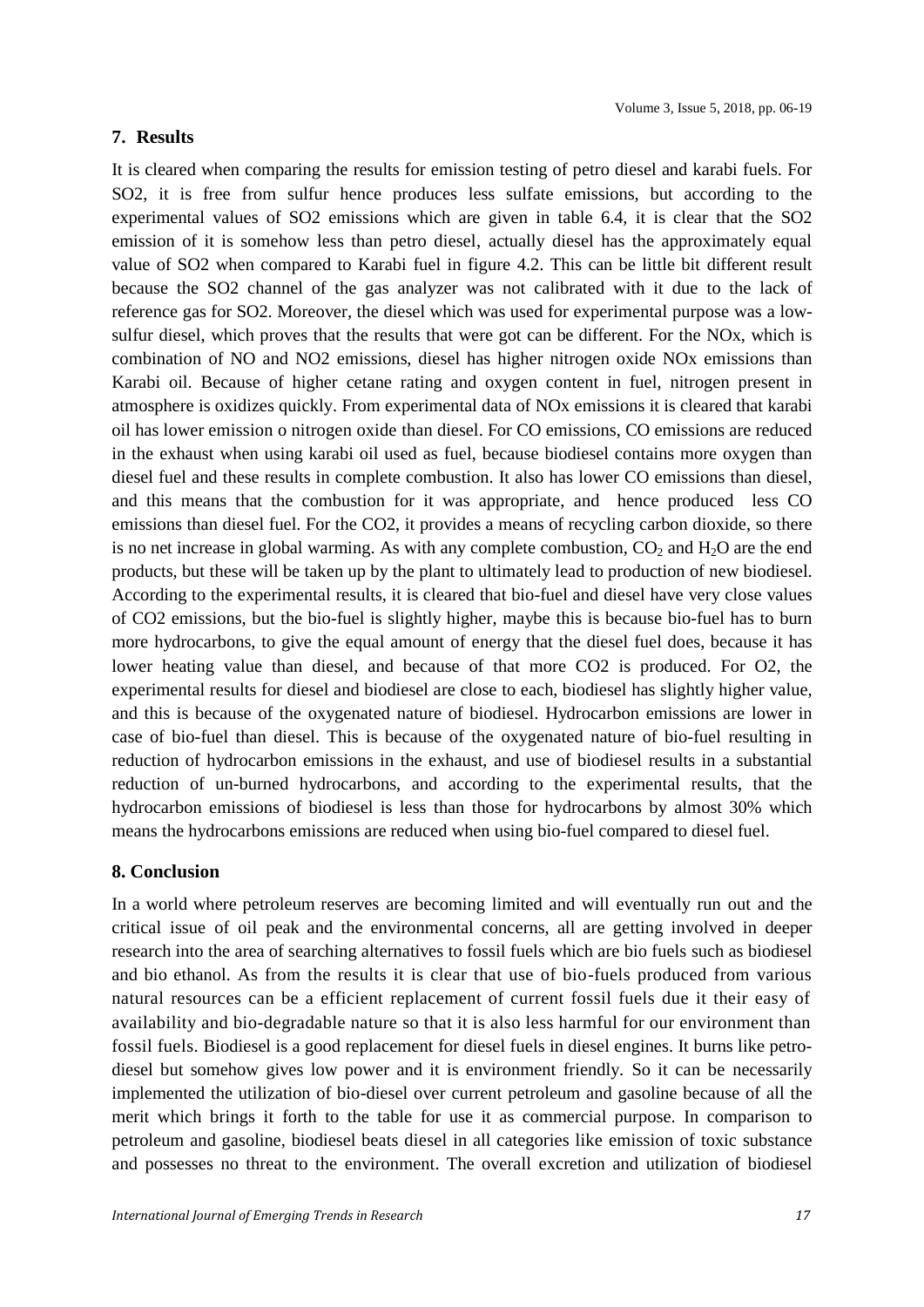consumes more carbon dioxide than it emits, thus making it a valuable in preventing global warming. By using biodiesel in the place of petroleum diesel, not only will we be helping the environment with a much better alternative, but we would be significantly reducing many health risks. The fact that most bio-fuels are domestically produced and market of biodiesel would actually stimulate the economy, reducing the dependency of country on foreign oil imports. Also, the implementation of biodiesel is extremely easy and requires little or no modifications to the typical diesel engine, for easy and smooth transition. It is clear that it brings more than it takes away because bio fuels are easily available from common biomass sources, carbon dioxide cycle occurs in combustion, they are very environmentally friendly, and they are biodegradable and contribute to sustainability .

#### **References**

- [1] Engine Oil Analysis of Diesel Engines Fueled with 0, 1, 2, and 100 Percent Biodiesel by L. G. Schumacher Associate Professor Agricultural Engineering Department University of Missouri Columbia, MO 65211 Written for presentation at the 2000 Annual International Meeting sponsored by ASAE Midwest Express Center Milwaukee, WI 9-12 July, 2000
- [2] Biodiesel from Microalgae Yusuf Chisti, Institute of Technology and Engineering, Massey University, Private Bag 11 222, Palmerston North, New Zealand 13 February 2007
- [3] Biodiesel production from waste sunflower cooking oil as an environmental recycling process and renewable energy A.B.M.S. HOSSAIN and A.N. BOYCE Bio-energy Laboratory, Programs of Biotechnology, Institute of Biological Sciences, Faculty of Science, University of Malaya, Kuala Lumpur, Malaysia HOSSAIN, A.B.M.S. and A.N. BOYCE, 2009.
- [4] Biodiesel production from waste soybean oil biomass as renewable energy and environmental recycled process Hossain A. B. M. S., Nasrulhaq Boyce A., Salleh A. and Chandran S. Programme of Biotechnology, Institute of Biological Sciences, Faculty of Science, University of Malaya, and 50603 Kuala Lumpur, Malaysia. Accepted 26 May, 2010
- [5] Performance Evaluation of Diesel Engine Using Biodiesel from Pongamia Oil Gaurav Dwivedi, M.P. Sharma Research Scholar, Alternate Hydro Energy Centre, Indian Institute of Technology Roorkee Alternate Hydro Energy Centre, Indian Institute of Technology Roorkee
- [6] Gaurav Dwivedi, Research Scholar, Alternate Hydro Energy Centre, Indian Institute of Technology Roorkee.

#### **Nomenclature**

| AFV          | <b>Alternative Fuel Vehicles</b>            |
|--------------|---------------------------------------------|
| <b>ASTM</b>  | American Society of Testing &               |
| <b>BOCLE</b> | <b>Ball on Cylinder Lubricity Evaluator</b> |
| <b>CAA</b>   | Clean Air Act                               |
| <b>CFPP</b>  | Cold Flow Plug Point                        |

*International Journal of Emerging Trends in Research 18*